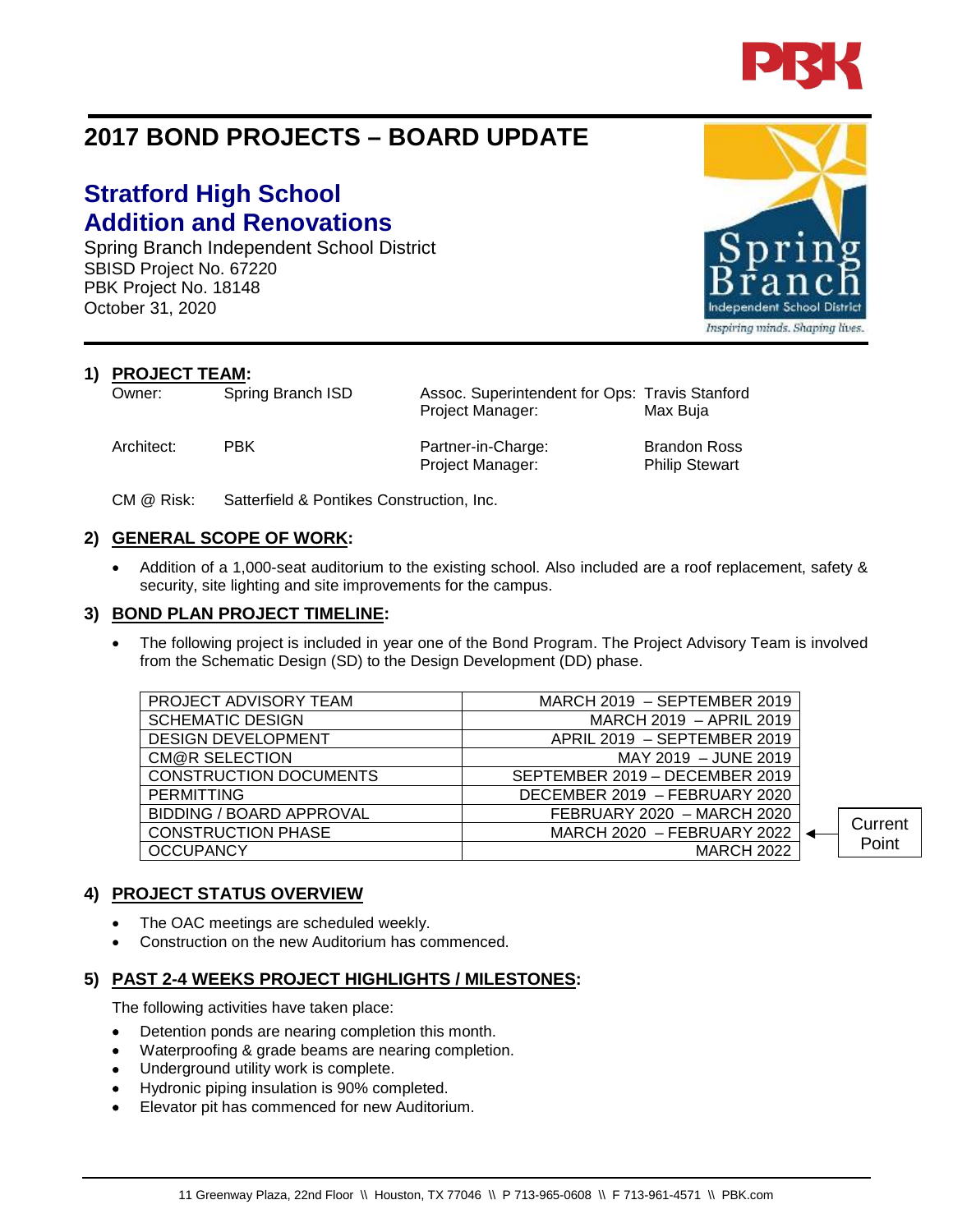

#### **6) NEXT 2-4 WEEKS PROJECT HIGHLIGHTS / MILESTONES:**

- Building Pad is on-going. Prepping for slab on grade to follow.
- Steel to arrive end of this month.

## **7) PHOTOGRAPHS:**



Auditorium Front Entry



Collaboration Area